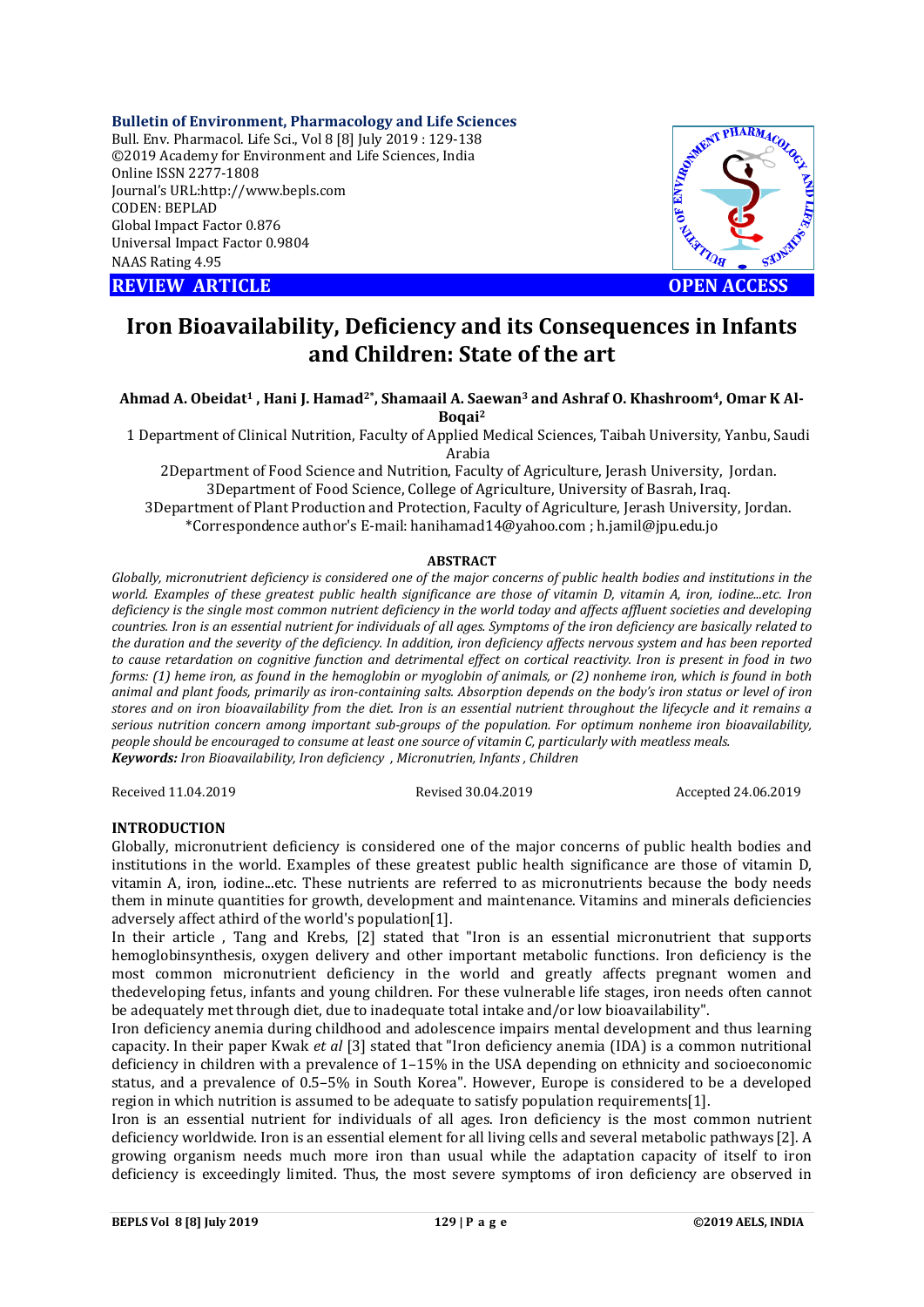child-hood. Iron deficiency anemia (IDA) is most frequently seen in the first 2 years, especially in the range of 6 to 24 months, of life. Its incidence is highest in developing countries [4]. Nutritional deficiencies are major contributors to childhood morbidity and mortality, especially in developing countries. Although isolated nutritional deficiencies may occur, it is more common for several to coexist. It is estimated that up to half of all of the children in the world are deficient in iron and/or zinc [5] .

Iron deficiency is the single most common nutrient deficiency in the world today and affects affluent societies and developing countries. The World Health Organization estimated that more than 1.3 billion people have iron deficiency or iron-deficiency anemia and that about 1.2 billion of these people are located in developing countries. Most of the affected individuals are young children who are particularly susceptible because of their rapid growth rates and small, if any, iron reserves. This results in exogenous iron needs that are inadequately met by traditional diets [6]. Nutritional anemia was defined in a 1968 WHO technical report as "a condition in which the hemoglobin content of the blood is lower than normal as a result of a deficiency of one or more essential nutrients, regardless of the cause of such deficiency." WHO coordinated a series of studies in pregnant women in which anemia, serum folate, transferrin saturation and serum B-12 were assessed. They concluded that "Iron deficiency was present in 40–99% of the pregnant women studied and was undoubtedly responsible for the major proportion of anemia"[7]. In healthy, full-term infants, born from well-nourished mothers, the first 3 to 4 mo of life are characterized by a relative abundance of iron, with 50 mg of the 75 mg Fe/kg of body weight present in their erythrocytes and the remainder in their tissues. The hemoglobin level of a newborn usually declines to about 10 g/dL by postnatal weeks 6 to 8. As rapid growth is established, the iron stores of the infant are mobilized for the production of supporting hemoglobin, myoglobin, and iron enzymes. By 4 mo of age, infant iron stores are generally depleted. Recently published information on iron warrants a revisit of this essential nutrient by health professionals. A review of iron needs in the population has resulted in increased intake recommendations for most individuals, especially infants, adolescent females, women aged 18 to 49 years, and individuals who do not consume meat, fish or poultry; and reduced intake recommendations for men and postmenopausal women [8].

During early infancy, the infant is maintained exclusively by breast-feeding. The quantity of iron in breast milk ranges from approximately 0.05 mg/L to approximately 1.5 mg/L, with the median being 0.47 mg/L, depending on the stage of lactation. The usual daily intake of the baby is approximately 600 mL of milk. Up to 1 y of age, the daily iron requirement of most infants is approximately 0.96 mg/d. By 4 mo of age, the infant's iron stores have been depleted, and the contribution of iron in breast milk is approximately 0.28 mg/d.[6].

## **IRON**

## **Nature (Chemistry)**

Iron is a d-block transition element that can exist in oxidation states ranging from 22 to 16. In biological systems, these oxidation states are limited primarily to the ferrous 12, ferric 13 and ferryl 14 states. The interconversion of iron oxidation states is not only a mechanism whereby iron participates in electron transfer but also a mechanism whereby iron can reversibly bind ligands. Iron can bind to many ligands by virtue of its unoccupied d orbitals. The preferred biological ligands for iron are oxygen, nitrogen and sulfur atoms. The electronic spin state and biological redox potential (from 1 1000 mV for some heme proteins to 2550 mV for some bacterial ferredoxins) of iron can change according to the ligand to which it is bound. By exploiting the oxidation state, redox potential and electron spin state of iron, nature can precisely adjust iron's chemical reactivity[9,30,33].

## **Forms of dietary iron**

Iron is present in food in two forms: (1) heme iron, as found in the hemoglobin or myoglobin of animals, or (2) nonheme iron, which is found in both animal and plant foods, primarily as iron-containing salts. Nonheme iron is found in either the ferrous iron (Fe2+) or ferric iron (Fe3+) form in many foods. The primary source of nonheme iron in the Canadian diet is Grain Products, many of which are enriched or fortified with iron. Other sources of nonheme iron include beans (e.g. white or kidney beans), lentils, tofu, dried apricots, raisins, nuts, eggs, meat, fish and poultry. Based on a conservative estimate, the average adult Canadian diet includes 10% heme and 90% nonheme iron[9,30,33].

#### **Iron in the body**

The body has two compartments of iron: functional and non-functional. Most of the body iron is considered essential or functional iron, involved in biochemical functions in the form of hemoglobin, myoglobin, and in enzymes. A small amount of iron is transported attached to the protein transferring[10] Non-functional or storage iron is found in the liver, spleen, muscle, or bone marrow . Ferritin accounts for some 95% of the stored iron in liver under normal conditions, with the balance being in the form of hemosiderin[9,30,33].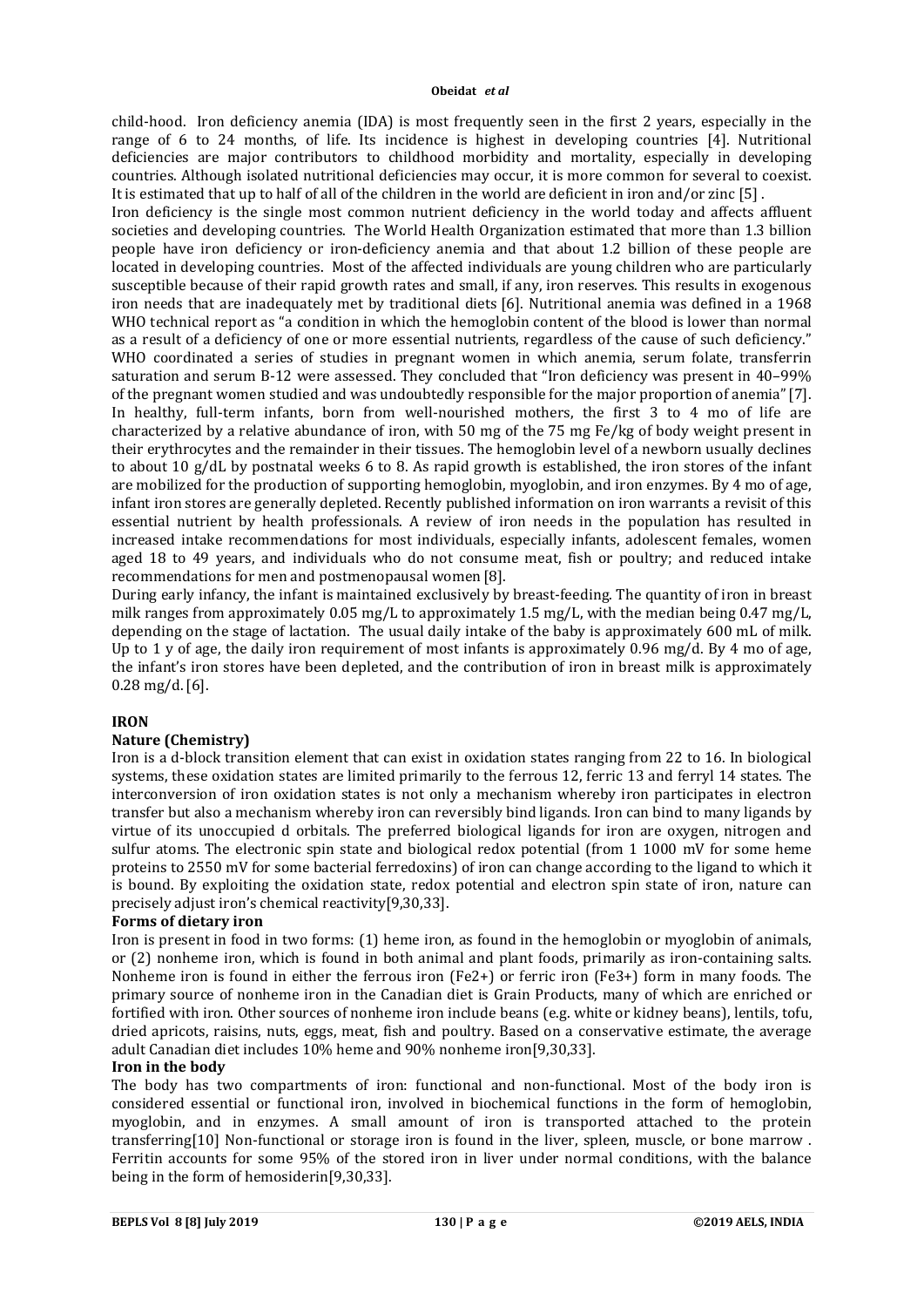The minimal concentration of ferritin in the serum is an index of body iron stores and it is unknown whether it serves a specific role. One of the main roles of iron is in the transfer and storage of oxygen, in the form of hemoglobin and myoglobin. Hemoglobin, a major component of red blood cells (erythrocytes), is a protein consisting of four subunits. Each subunit holds one heme molecule, which consists of one atom of ferrous iron (Fe2+) attached to a protoporphyrin molecule. The ferrous iron can bind oxygen and transport it throughout the body. Myoglobin is similar to one subunit of hemoglobin and stores oxygen exclusively in muscle tissue. Iron and the iron containing heme group of hemoglobin and myoglobin are involved as cofactors of enzymes that assist in the oxidation of nutrients for energy and in the proper functioning of cells[10].

The dynamics of iron movement from dietary intake to interorgan distribution are well described by scientists in the fields of clinical science, nutrition and iron biology. The regulation of iron movement across the enterocyte optimizes iron assimilation into the body when an individual is iron depleted and limits iron absorption when iron stores are replete. The exact nature of the feedback signal from body iron status to the enterocyte remains unknown. A prolonged negative iron balance or an acute rapid blood loss both ultimately lead to a depletion of the storage iron pool, which can contain as much as 2–3 g iron (Fig. 1)[9,30,33].

### **Importance**

Iron is both an essential nutrient and a potential toxicant to cells; as such, it requires a highly sophisticated and complex set of regulatory approaches to meet the demands of cells as well as prevent excess accumulation. A sufficient supply is essential for the functioning of many biochemical processes, including electron transfer reactions, gene regulation, binding and transport of oxygen, and regulation of cell growth and differentiation. This homeostasis involves the regulation of iron entry into the body, regulation of iron entry into cells, storage of iron in ferritin, incorporation into proteins and regulation of iron release from cells for transport to other cells and organs [9,30,33].



### **Figure (1): Iron distribution in the body and quantitative exchange of iron between body pools (adapted from [9])**

Iron deficiency anemia (IDA) due to a dysfunction in iron metabolism is a quite common disorder in almost every community. Iron is a critical and essential element in the function of all living cells since it serves as an oxygen carrier in the hemoglobin molecule and also carries electrons and behaves as a catalytic component in some human enzymes. Epithelial tissue requires iron due to rapid turnover in growth function and proliferation process. Iron has a role in the production and maintenance of myelin and is involved in the function of some neurotransmitters such as dopamine, serotonin, and  $\gamma$ -amino butyric acid[11].

.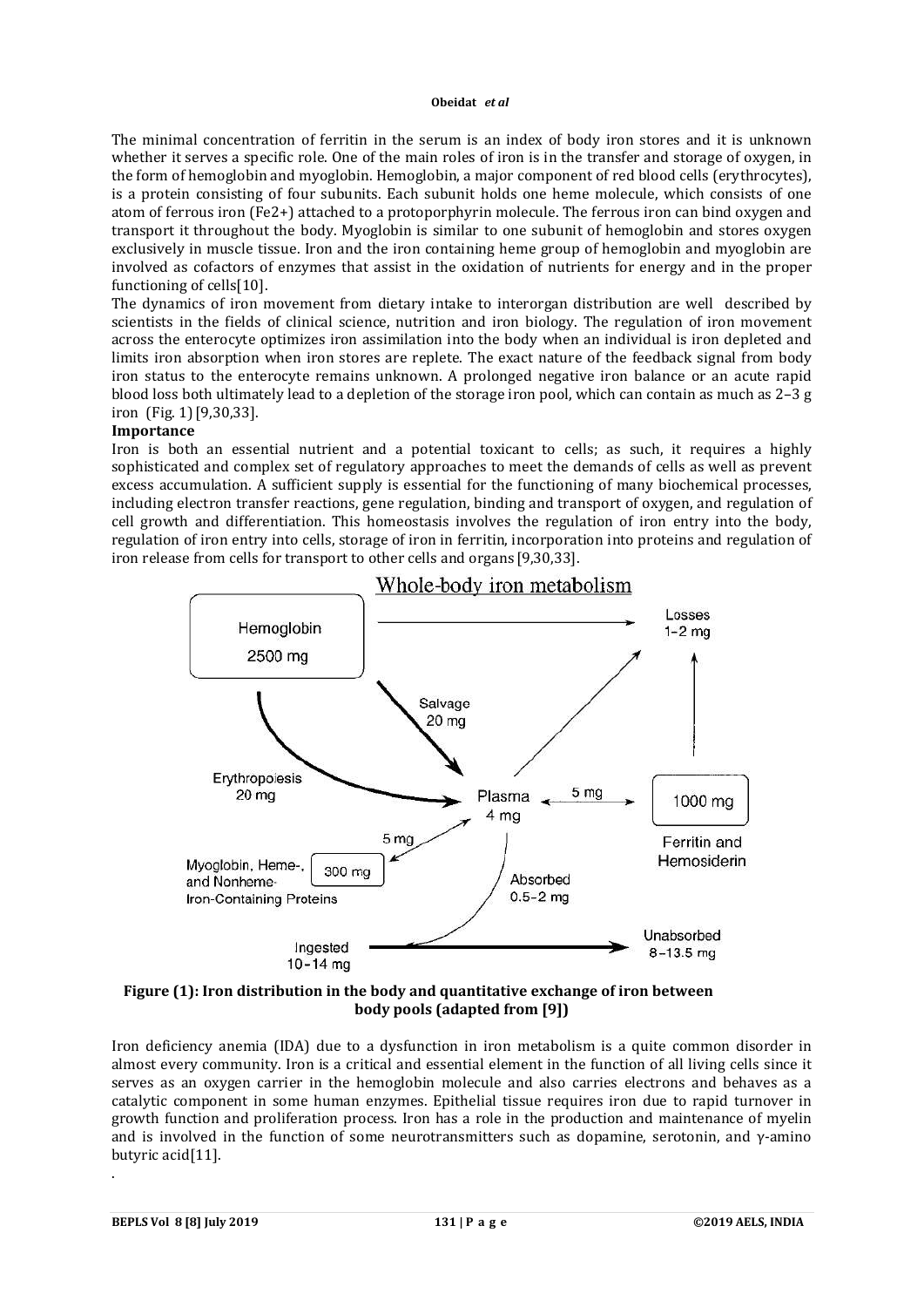Symptoms of the iron deficiency are basically related to the duration and the severity of the deficiency. However, on some occasion, symptoms are severe even though there is a mild anemia since symptoms are not only due to loss of oxygen transportation capability of the blood to the living tissues but also due to impaired function of the vital enzymes and epithelial or neural damage. Iron deficiency affects nervous system and has been reported to cause retardation on cognitive function and detrimental effect on cortical reactivity[11].

## **Requirements and recommendations**

The Dietary Reference Intakes (DRI) are "a common set of reference values (on macro and micro nutrients) based on scientifically grounded relationships between nutrient intakes and indicators of adequacy, as well as the prevention of chronic diseases, in apparently healthy populations." The DRI recommendations include a Recommended Dietary Allowance (RDA) for iron. This refers to the average daily iron intake level sufficient to meet the needs of almost all healthy individuals in a particular life stage. Table 1 provides the RDA for iron for healthy term infants and young children[12].

The availability of the new DRI values has implications for planning and assessing diets for healthy individuals and populations, the creation of nutrition guidelines and education, and many other applications including judging the need for public health interventions such as food fortification[13]. The DRIs for most nutrients, including iron, have been established and are beginning to be implemented into education programs. As the RNIs are still being used, information on both sets of recommendations is provided (Tables 1 and 2).

| $\sim$ $\sim$<br>age                                           | <i><u>or Just</u></i><br>Recommended nutrient intakes (RNIs) |           |
|----------------------------------------------------------------|--------------------------------------------------------------|-----------|
|                                                                | Males                                                        | females   |
| 5-12 months                                                    |                                                              |           |
| 1-3 years                                                      | 6                                                            |           |
| 4-9 years                                                      | 8                                                            | 8         |
| $10-12$ years                                                  | 8                                                            | 10        |
| 13-15 years                                                    | 10                                                           | 13        |
| 16-18 years                                                    | 10                                                           | 12        |
| 19-24 years                                                    | 9                                                            | 13        |
| 25-49 years                                                    | 9                                                            | 13        |
| 50-74 years                                                    | 9                                                            | 8         |
| >75 years                                                      | 9                                                            |           |
| Pregnant (2 <sup>nd</sup> trimester.3 <sup>rd</sup> trimester) |                                                              | $+5. +10$ |

**Table (1): Recommended Nutrient Intakes (RNIs) for Iron (mg/d) [13]**

## **Table (2): Dietary Reference Intakes (DRIs) for Iron (mg/d) [13]**

| age                   | Recommended<br>Estimated average<br>dietary allowance<br>requirement (EAR) |         | Tolerable upper<br>intake level (UL) |         |     |
|-----------------------|----------------------------------------------------------------------------|---------|--------------------------------------|---------|-----|
|                       | (RDA)                                                                      |         |                                      |         |     |
|                       | Males                                                                      | females | Males                                | females | ALL |
| 7-12 months           | 11                                                                         | 11      | 6.9                                  | 6.9     | 40  |
| 1-3 years             | 7                                                                          | 7       | 3                                    | 3       | 40  |
| 4-8 years             | 10                                                                         | 10      | 4.1                                  | 4.1     | 40  |
| 9-13 years            | 8                                                                          | 8       | 5.9                                  | 5.7     | 40  |
| 14-18 years           | 11                                                                         | 15      | 7.7                                  | 7.9     | 45  |
| 19-30 years           | 8                                                                          | 18      | 6                                    | 8.1     | 45  |
| 31-50 years           | 8                                                                          | 18      | 6                                    | 8.1     | 45  |
| $51-70$ years         | 8                                                                          | 8       | 6                                    | 5       | 45  |
| >70 years             | 8                                                                          | 8       | 6                                    | 5       | 45  |
| <18 years. Pregnant   |                                                                            | 27      |                                      | 23      | 45  |
| 19-50 years. Pregnant |                                                                            | 27      |                                      | 22      | 45  |

## **IRON BIOAVAILABILAITY**

## **Absorption**

Two pathways for iron absorption exist. One controls the absorption of heme iron from the hemoglobin and myoglobin in meat. The other regulates the absorption of nonheme iron, primarily as iron-containing salts[10].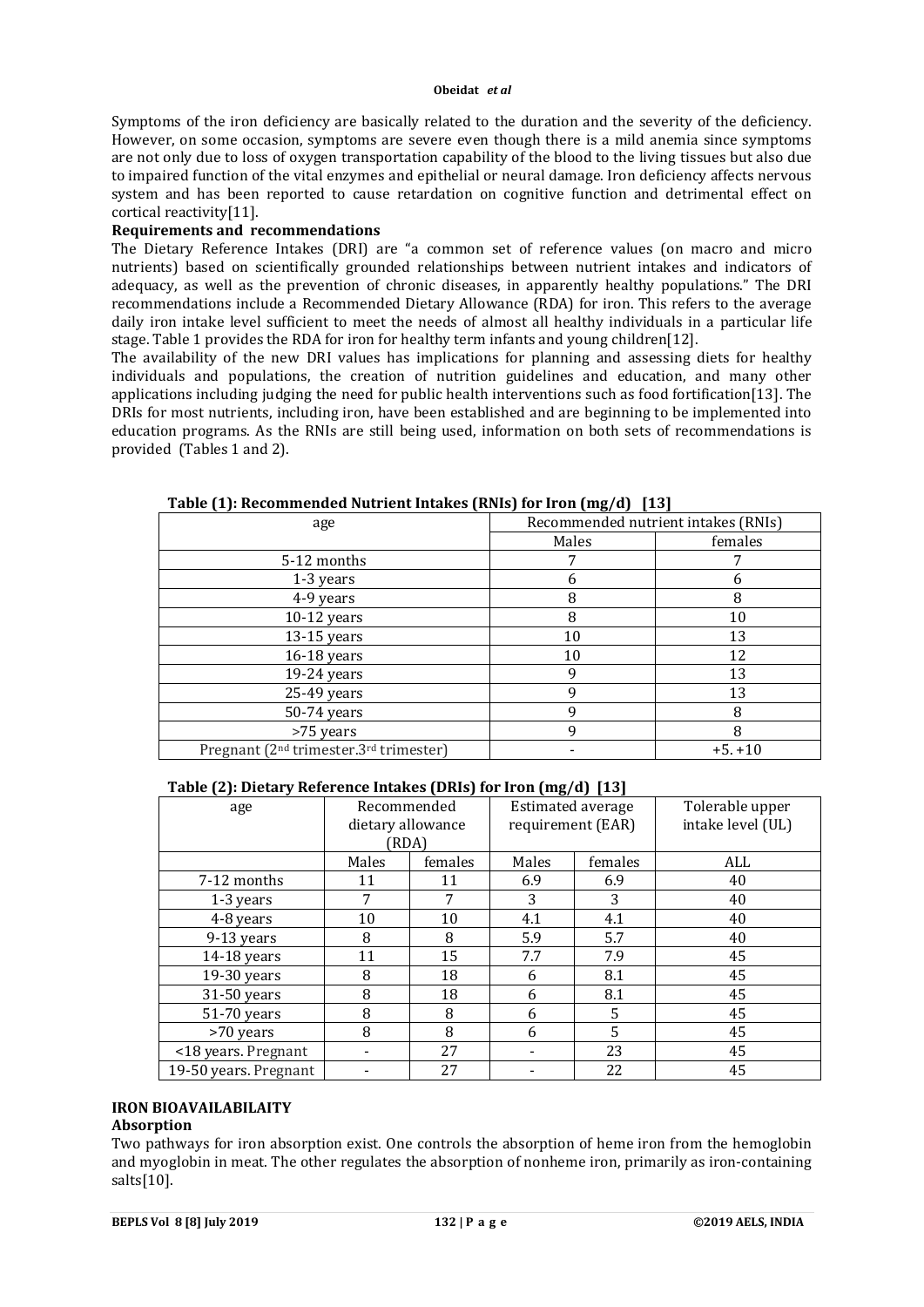Absorption depends on the body's iron status or level of iron stores and on iron bioavailability from the diet. Heme iron is the most usable form of iron; it is more easily absorbed than nonheme iron (15% to 35% vs. 2% to 20%, respectively) [14]. Although not yet isolated, it is believed that a receptor exists that binds the heme molecule and is not affected by other dietary factors. The absorption of nonheme iron, on the other hand, is dependent on the level of body iron stores, its solubility and interaction with other dietary components[15].

#### **Enhancers and inhibitors**

Certain components of the diet can enhance or inhibit the absorption of nonheme iron when consumed in the same meal. Enhancers make the nonheme iron in the diet more soluble or form compounds that are more easily absorbed. Enhancers include ascorbic acid (vitamin C) and meat, fish and poultry (MFP factor). With little or no meat, fish or poultry or vitamin C in the meal, and zero body stores, nonheme iron absorption would be 5%. With 30 g to 90 g of MFP factor or 25 mg to 75 mg of vitamin C present, the absorption of nonheme iron increases to 10%[14].

The exact mechanism by which the MFP factor increases iron absorption is not clear. However, if the MFP factor and/or vitamin C–rich foods such as citrus fruit are consumed with the nonheme iron, absorption can increase by up to a maximum of four times. Inhibitors decrease the amount of nonheme iron absorbed by binding the iron into insoluble complexes that are then excreted from the gastrointestinal tract. The strongest inhibitors are polyphenols, found in many food products. They are especially high in black tea, which can decrease absorption of nonheme iron by up to 70%[15]. Some foods reduce iron absorption. For children with limited diets this a particular problem. A guide to some of the commonly encountered foods that enhance and inhibit iron absorption are given in Table (3) [16]. A recent study showed that many polyphenol containing beverages, such as herb teas, can inhibit iron absorption from a simple bread meal; these have not been tested when consumed with complex meals[17]. To a lesser extent, phytates, found in legumes, rice and grains, can inhibit the absorption of nonheme iron. Additional inhibitors of nonheme iron are listed in Table (3).

Consuming tea or coffee between meals has a much smaller effect, decreasing the amount of iron absorbed by 20%. Consuming vitamin C at the same meal has the ability to neutralize the inhibitory effect of polyphenols and phytates from other foods[15]. Another reason , in addition, cow's milk consumption by toddlers and children. Some families give toddlers and infants frequent bottles of milky tea. This combines micronutrient deficient calories with casein and tannin, which both reduce iron absorption. Cow's milk intake over 24 oz/day must be discouraged. Iron deficiency anemia (IDA) in the absence of inappropriate milk consumption should be investigated for coeliac disease and consideration of causes ofmalabsorption such as *H.pylori*, hookworm infestation, inflammatory bowel disease, chronic kidney disease and malignancy [16].

|                                      | examples                                             |  |
|--------------------------------------|------------------------------------------------------|--|
| <b>Enhancers</b>                     |                                                      |  |
| MFP factor                           | Meat, fish and poultry                               |  |
| Vitamin C (ascorbic acid)            | sweet pepper, Broccoli raw, Brussels sprouts,        |  |
|                                      | Cabbage, Oranges, Strawberries, papaya, fruit juices |  |
| <b>Inhibitors</b>                    |                                                      |  |
| Polyphenols                          | Black tea, herb teas, coffee, cocoa, some grain      |  |
|                                      | products, red wine                                   |  |
| Phytate                              | Legumes (Peas, Beans and Lentils), soybeans, whole   |  |
|                                      | grains, Rise                                         |  |
| Oxalate                              | Spinach, chard, beet greens, rhubarb, sweet potato   |  |
| Non-phytate component of soy protein | Soy protein                                          |  |
| Calcium                              | Food and supplements                                 |  |

|  | Table (3): Factors that Influence Nonheme Iron Absorption [17] |  |
|--|----------------------------------------------------------------|--|
|--|----------------------------------------------------------------|--|

Calcium is the only factor that may play a role in inhibiting absorption of heme iron as well as nonheme iron[18]. However, its long-term effect does not seem to be consistent. In one study, a daily supplement of 1000 mg of calcium was given to 11-year-old girls. No effect on their iron status was seen[19]. In another study, calcium intake of both girls and women was measured. A weak inverse association between dietary calcium intake and iron status was found[20].

## **Total iron vs. absorbed iron**

Recommendations for iron intake are based on total dietary iron. However, the amount of iron that is actually absorbed is very difficult to determine, as absorption is affected by the quantity of inhibitors and enhancers, as well as the level of body iron stores. Several models and algorithms have been proposed to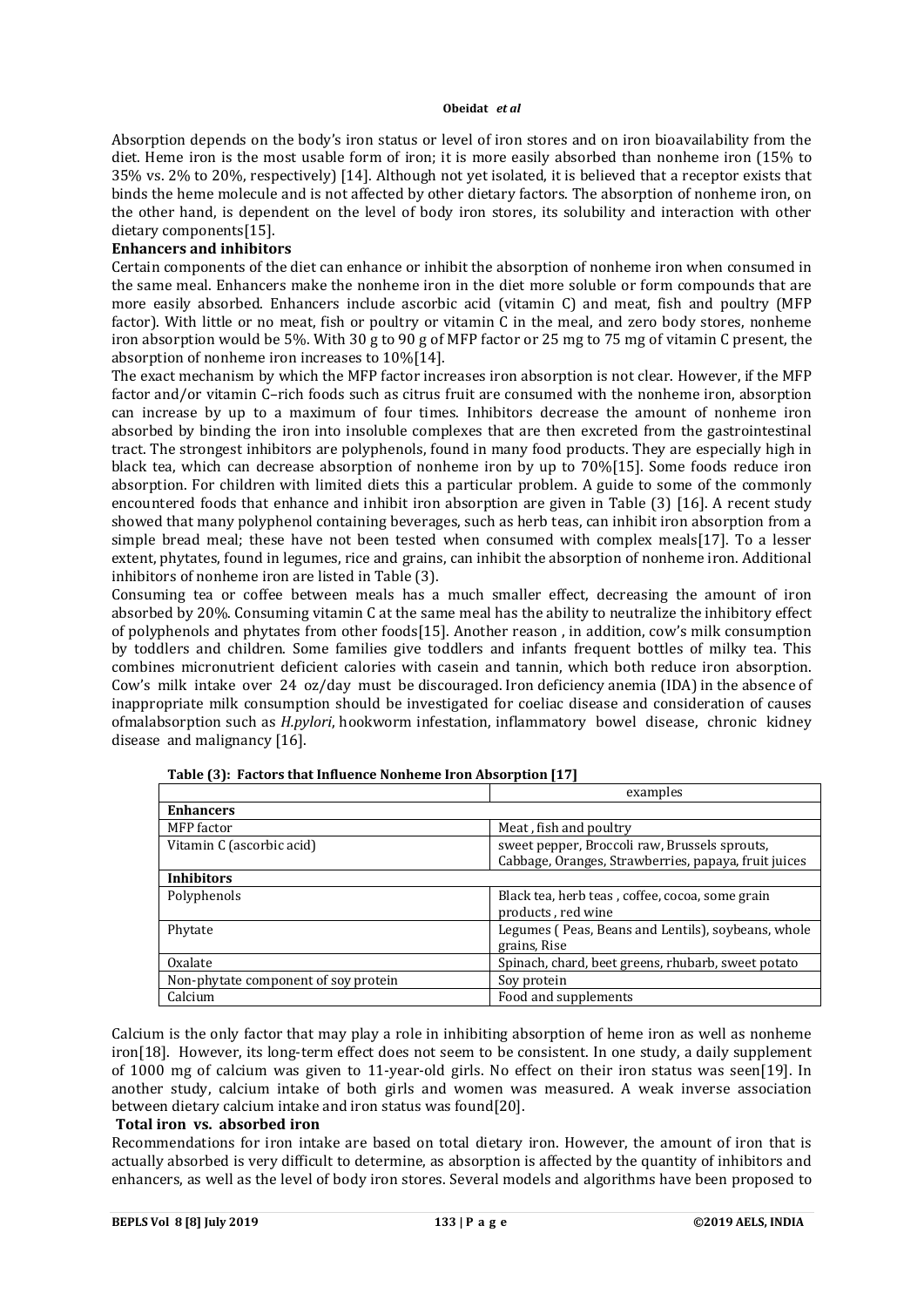determine the amount of iron actually absorbed[18]. Although these calculations are based on experiments involving one meal, not the entire diet, they provide valuable information on absorption.

The availability of iron in diets with restricted intakes of meat, fish or poultry is estimated to be 10%. That is why the new DRI recommendations (RDAs) for individuals who limit those foods are 1.8 times greater than for individuals consuming a mixed diet [8].

### **Toxicity**

In the absence of hereditary hemochromatosis, iron overload or toxicity is almost impossible through diet alone because absorption of nonheme iron decreases as body stores increase. Iron toxicity typically occurs through inappropriate intake of iron supplements13. or as secondary iron overload resulting from parenteral iron administration, repeated blood transfusions, hereditary hemochromatosis or hematological disorders [8]

## **IRON DEFICIENCY**

Nutritional anemia was defined in a 1968 WHO technical report as "a condition in which the hemoglobin content of the blood is lower than normal as a result of a deficiency of one or more essential nutrients, regardless of the cause of such deficiency." WHO coordinated a series of studies in pregnant women in which anemia, serum folate, transferrin saturation and serum B-12 were assessed. They concluded that "Iron deficiency was present in 40–99% of the pregnant women studied and was undoubtedly responsible for the major proportion of anemia"[7]

### **Causes and progression**

As iron is depleted, a gradual sequence of changes occurs. Three levels of iron deficiency are commonly identified [8]

- Depleted iron stores—bone marrow iron is absent, the serum ferritin level is below 12  $\mu$ g/L, and total iron-binding capacity is above 400 μg/dL, but there is no effect on functional iron;
- Early functional iron deficiency —the supply of iron to the functional compartment is suboptimal but not low enough to identify anemia; biochemical measures indicate that percent transferrin saturation is low, and free erythrocyte protoporphyrin and serum transferrin receptor levels are elevated;
- Iron deficiency anemia—hemoglobin is below 130 g/L in males and 120 g/L in females and mean cell volume is decreased.

### **Consequences (symptoms) of iron deficiency**

The key biological processes in each of the consequences of functional outcomes and severity of iron deficiency were shown in the following figure (Figure 2) [9]. The overt physical manifestations of iron deficiency include the generic symptoms of anemia, which are tiredness, lassitude and general feelings of lack of energy (Table 4). Clinical manifestations of iron deficiency are glossitis, angular stomatitis, koilonchyia (spoon nails), blue sclera, esophageal webbing (Plummer-Vinson syndrome) and microcytic hypochromic anemia. Behavioral disturbances such as pica, which is characterized by abnormal consumption of nonfood items such as dirt (geophagia) and ice (pagophagia), are often present in iron deficiency but clear biological explanations for these abnormalities are lacking [9,30,33].

| Table (4) Symptomatology of iron deficiency [9] |  |  |
|-------------------------------------------------|--|--|
|                                                 |  |  |

| Anemia                                   |
|------------------------------------------|
| Impaired thermoregulation                |
| Impaired immune function                 |
| Impaired mental function                 |
| Impaired physical performance            |
| Glossitis                                |
| Angular stomatitis                       |
| Koilonychia                              |
| Pica                                     |
| Complications of pregnancy               |
| Increased absorption of lead and cadmium |
| Altered drug metabolism                  |
| Increased insulin sensititvity           |
| Blue sclera                              |
| Fatigue                                  |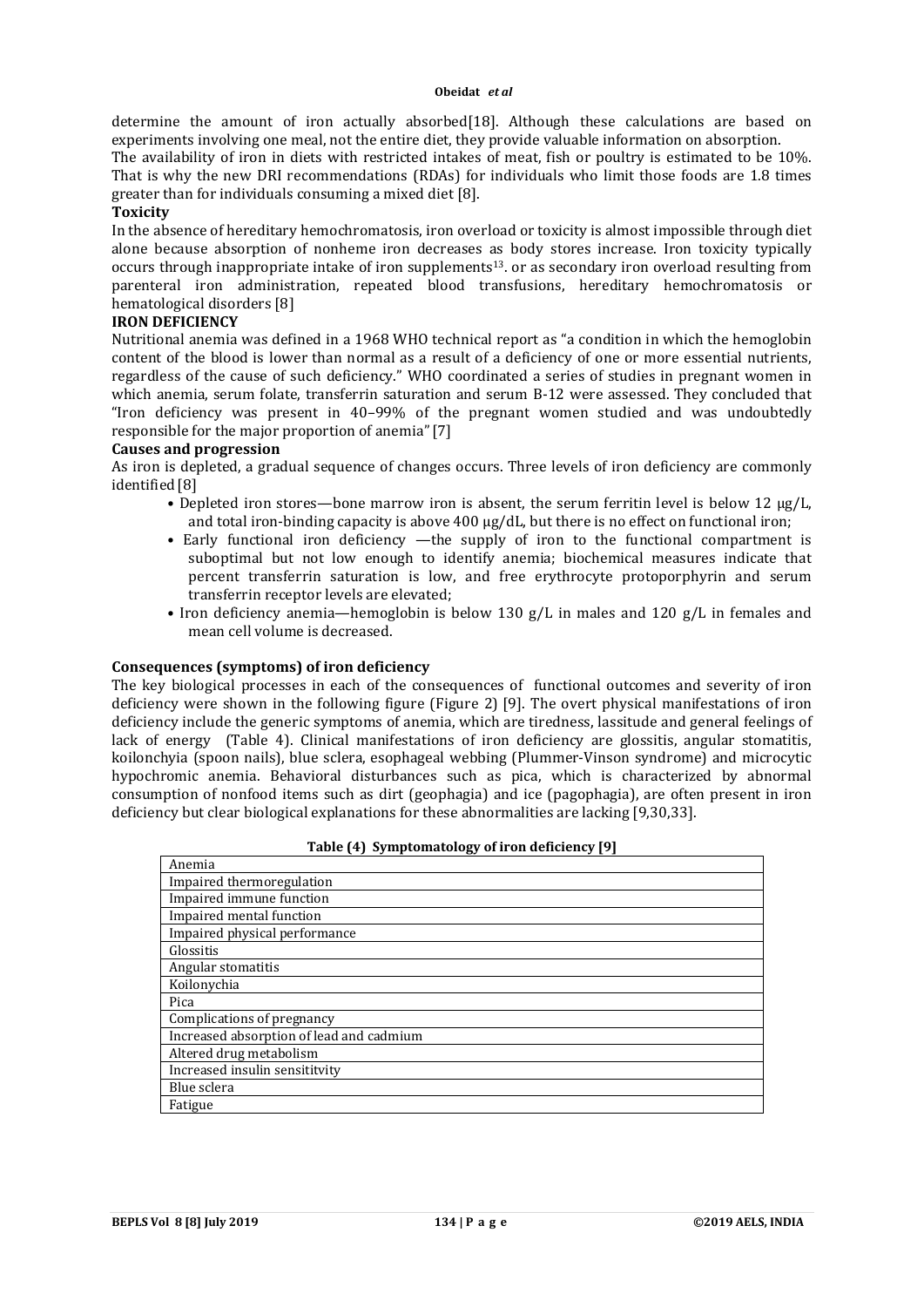

FIGURE (2) Diagram of changes in functional pools of iron at various stages of iron status. Reference **No.9**

### **IRON DEFICIENCY IN INFANTS AND CHILDREN**

Anemia prevalence in children is high, especially in developing countries and frequently is multifactorial. It is often associated with childhood malnutrition, producing interlinked factors, several of which could be causally related to mortality risk. These factors include lack of hematinics (e.g., iron, folate, vitamins A, B-12 and C, and copper), impairment of red cell production by acute or subacute inflammation (with an increase in stored iron) and increased red cell destruction either via specific infections (e.g., malaria) or specific nutrients (e.g., vitamin A) [21].

### **Early life (pregnant women)**

In a U.S. study, 90% of the pregnant women had iron intakes below two thirds of the former US-RDA for pregnancy; 41% had iron deficiency and 22% had iron deficiency anemia. This is not surprising, as very few women have sufficient iron stores prior to pregnancy to meet the needs of pregnancy[22]. It has been reported that during pregnancy, adolescents and adults have similar low intakes of key nutrients, including iron[23]Iron balance in the second and third trimesters may depend more on adequate intakes of bioavailable iron than on the size of the iron stores at conception. Even so, a symposium held in the United States on improving adolescent iron status before childbearing identified the importance of iron status before and early into pregnancy.

The main findings of the various papers presented at the symposium are [24]:

 • Iron status early in pregnancy appears to have a stronger influence on birth outcomes than status later in pregnancy, suggesting the importance of improving iron status before childbearing.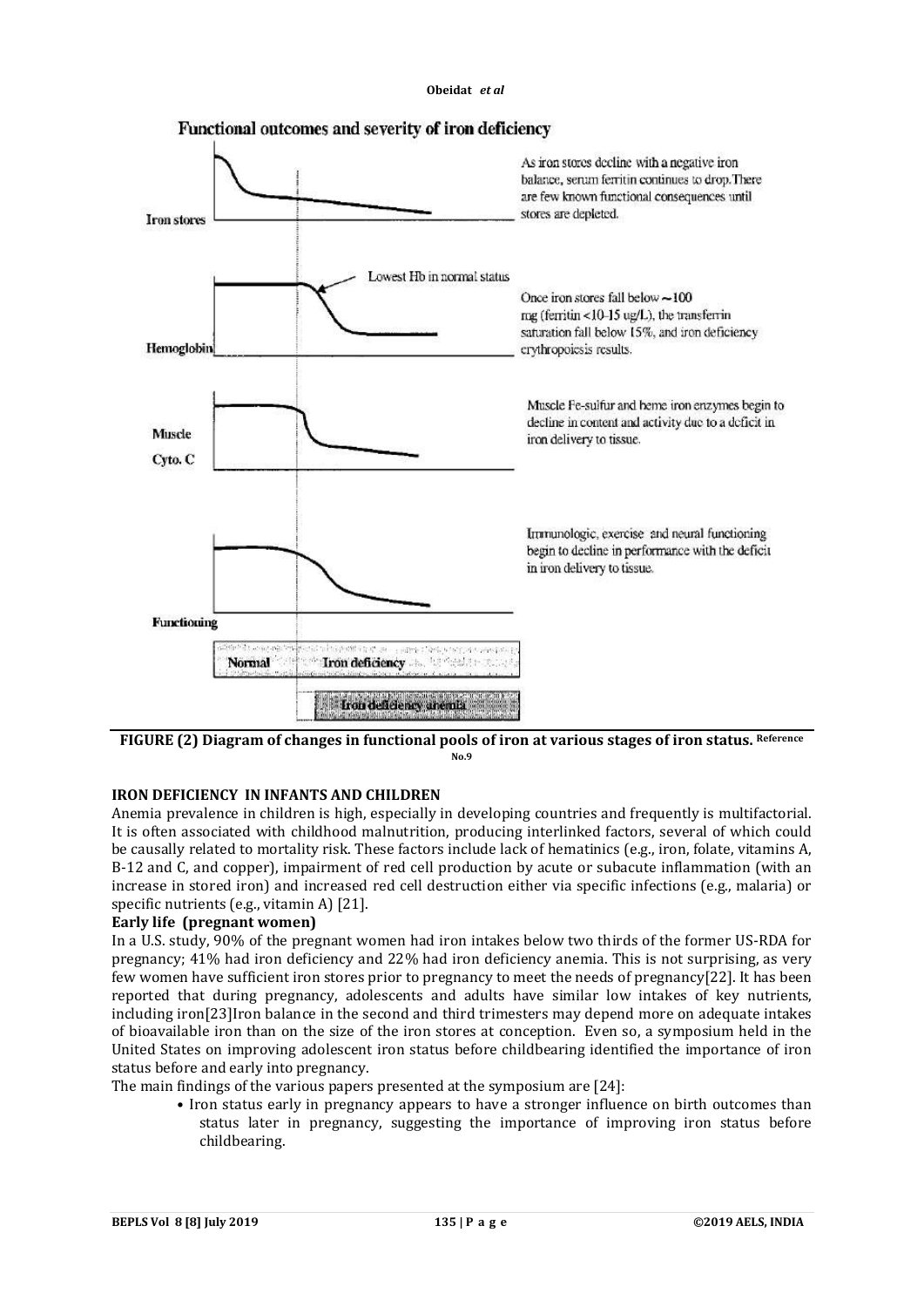- The prevalence of anemia, requirements for iron and rate of iron absorption into the blood are particularly high in the third trimester of pregnancy, suggesting continued need to provide iron supplementation throughout the entire pregnancy.
- Iron supplementation increases fetal growth significantly in terms of both weight and body mass.
- Schools, community kitchens, low-income communities and marriage registries are important examples of avenues through which to reach adolescent girls before pregnancy, and thereby reduce anemia.
- Dietary iron intake can be increased greatly among adolescent girls.

## **Late life (with age progress)**

It is thought that healthy, full-term breastfed infants have sufficient iron stores and circulating hemoglobin to meet their needs until 4 to 6 months of age [25]. If an infant is not breastfed, iron-fortified formulas are recommended until 9 to 12 months of age. After about 6 months of age, iron stores are determined by such factors as intake of iron-fortified infant cereal, meat and iron-fortified formula. To prevent iron deficiency, it is also recommended that all infants should receive iron-containing foods such as iron-fortified cereals as their first foods [25].

Factors that influence iron status in infancy continue in early childhood, with diet playing a major role. Meat intake, more often than any other food group, has been associated with better iron status in children from 6 months to 5 years of age. In addition, the intake of cereals—iron-fortified infant cereal in infants and readyto- eat breakfast cereals in older children—especially when combined with vitamin C, has been effective in maintaining iron status [26]. A Canadian study that examined the dietary intake of preschool children by food groups indicated that most children who ate fortified cereals, the primary source of iron in their diets, would have been expected to meet their iron needs more easily than those who did not.

## **Effect on cognitive development**

Most correlational studies have found associations between iron deficiency anemia and poor cognitive and motor development and behavioral problems. Longitudinal studies consistently indicate that children anemic in infancy continue to have poorer cognition, school achievement, and more behavior problems into middle childhood. However, the possible confounding effects of poor socioeconomic backgrounds prevent causal inferences from being made. In anemic children <2 y old, short-term trials of iron treatment have generally failed to benefit development. Most longer trials lacked randomized placebo groups and failed to produce benefits. Only one small randomized controlled trial (RCT) has shown clear benefits. It therefore remains uncertain whether the poor development of iron-deficient infants is due to poor social backgrounds or irreversible damage or is remediable with iron treatment. Similarly, the few preventive trials have had design problems or produced no or questionable benefits only. For children >2 y old, the evidence from RCT is reasonably convincing but not conclusive [27].

Three ideas hide behind the research done on the effects of iron-deficiency anemia (IDA) on mental and cognitive development. One is that the psychometric tools used yield aggregate scores that accurately represent the nature and size of the effect. A second idea is that this comparatively poor psychometric score is explained by particular changes in the architecture and biochemistry of the brain. The third is that randomized clinical trials aimed at the measurement of a main effect (e.g., intergroup difference of an intragroup change) from the nutritional factor are the optimal way in which to assess the effects of iron deficiency on cognition in children. These ideas overlook the complexity of psychobiological development and lead to unrealistic expectations of how much we know about the functional effect of micronutrient deficiencies (e.g., iron or zinc) and about the potential success of intervention programs [28].

The direct impact of compromised iron status is not fully known. However, human and animal studies have shown a direct relationship between iron status and cognitive function[29,30]. A recent review indicates that correlation studies support an association between iron treatment and reversal of developmental delay. However, the review concludes that more randomized control trials are needed to verify the benefits of iron treatment. Longitudinal studies indicate that children who were anemic in early childhood continue to have poor cognitive and motor development and school achievement into middle childhood. In several studies, iron treatment did not result in anemic children catching up to non-anemic children; however, one study did show a clear benefit of long-term treatment [27].

A factor that influences outcome is the length of time the infants were anemic. Anemia for longer than 3 months resulted in significantly lower results in mental and motor development. In children older than 2 years, evidence suggests that iron treatment can improve cognition but not necessarily school achievement. In three preventive trials, some improvement was observed in motor development and attention skills. Interpretation of many cognition studies is difficult because anemic children may have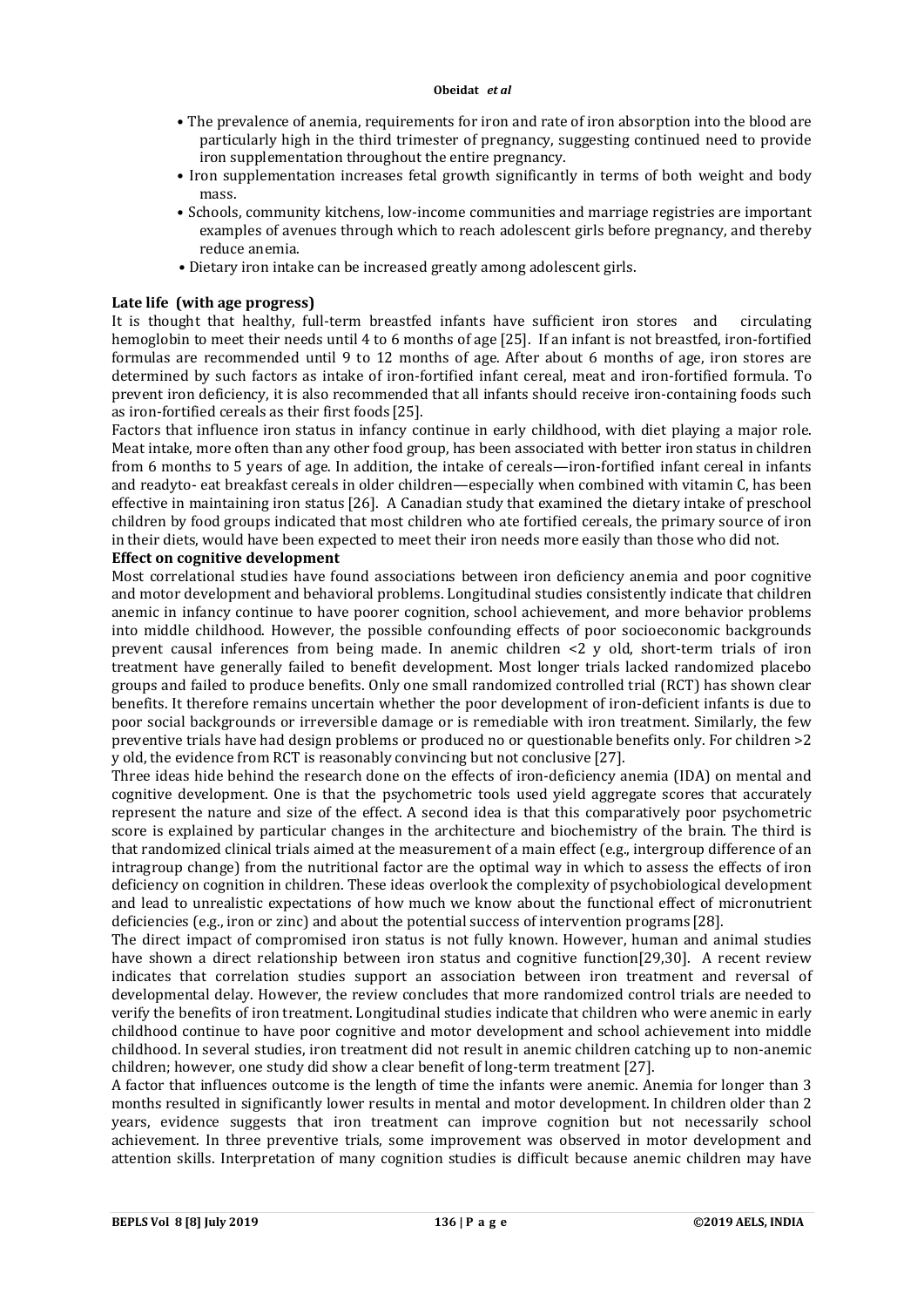more psychosocial, economic and biomedical disadvantages than non-anemic children. It is difficult to control for these other variables when studying iron status [27].

The research on cognitive function and iron status has been expanded to examine the relationship in school-aged children, adolescents and dieting adult females. Children and adolescents 6 to 16 years of age in the United States who were participating in the third National Health and Nutrition Examination Survey (NHANES III) were given standardized tests. Math scores were lower in those with iron deficiency compared to those without. In a randomized, double-blind, placebo-controlled clinical trial, adolescent girls with depleted iron stores who were supplemented with iron performed better on a test of memory and verbal learning than the placebo group [31].

In another study, a number of obese women on weight-reducing diets who received sufficient dietary iron had decreased iron measures (hemoglobin and transferrin saturation). The women with the decreased hemoglobin levels had altered cognitive function measured by their ability to concentrate. These studies indicate that iron status throughout life may have an impact on cognitive function [32].

#### **Effect on platelet agregation**

Iron is also important for platelets that have enzyme systems containing iron. Recently, it has been suggested that symptoms related to iron deficiency result from the dysfunction of the enzyme systems containing iron. Thus, it has been postulated that platelets may also be affected from the iron deficiency [4].

## **CONCLUSIONS**

From the previous literature the following can be concluded ; (1) Iron-deficiency anemia in infants, if not corrected rapidly, can interfere in normal maturation and development. Children who were anemic as infants may demonstrate measurably lower motor skills and, in some instances, irreversible mental alterations when entering school at about age 7 y.; (2)There is decreased resistance to infections and increased morbidity associated with iron-deficiency anemia. Thus, the need to prevent and/or treat irondeficiency anemia as rapidly as possible is of great importance in preserving the health and maintaining normal growth and development of the child. ; (3) Because the iron requirements of rapidly growing infants ( $\geq 4$  mo) are generally greater than can be met solely by the limited quantity of iron in breast milk, their diets must be augmented with additional food. One widely used method is supplementing the breast milk with iron-fortified cow's milk or specially fortified baby formulations. ; (4) Iron is an essential nutrient throughout the lifecycle. Iron deficiency remains a serious nutrition concern among important sub-groups of the population, including infants and children, adolescent and adult females, and vegetarians who do not eat meat, fish or poultry. At the same time, recommended intakes for these groups have increased. ; (5) For non-vegetarians, the importance of meat, fish and poultry as good sources of iron should be emphasized. Canadians also need practical advice on enhancing the iron availability from nonheme sources. For optimum nonheme iron bioavailability, people should be encouraged to consume at least one source of vitamin C, particularly with meatless meals.

#### **REFERENCES**

- 1. Zaragoza-Jordana M., Closa-Monasterolo R., Luque V.,et al (2018). Micronutrient intake adequacy in children from birth to 8 years.Data from the Childhood Obesity Project. Clinical Nutrition 37; 630-637
- 2. Tang M and Krebs NF. (2019). Update of pre- and postnatal iron supplementation inmalaria endemic settings. SEMINARS IN PERINATOLOGY, 43;291296
- 3. Kwak BO, Kim K, Kim SN, Lee R (2017). Relationship between iron deficiency anemia and febrile seizures in children: a systematic review and meta-analysis. Seizure 52:27–34.
- 4. Kurekci AE, Atay AA, Sarıcı SU, Zeybek C, lu VK, Ozcan O (2000). Effect of Iron Therapy on the Whole Blood Platelet Aggregation in Infants with Iron Deficiency Anemia. Thrombosis Research ,97:281–285
- 5. Mishaan AMA, Zavaleta N, Griffin IJ, Hilmers DC, Hawthorne K, Abrams SA. (2004). Bioavailability of iron and zinc from a multiple micronutrient-fortified beverage. J Pediatr,145:26-31.
- 6. Pineda O, Ashmead DH (2001). Effectiveness of treatment of iron-deficiency anemia in infants and young children with ferrous bis-glycinate chelate Nutrition,17:381–384.
- 7. Rebecca J. Stoltzfus (2001). Defining Iron-Deficiency Anemia in Public Health Terms: A Time for Reflection. . J Nutr 131: 565S–567S.
- 8. Institute of Medicine (2001). Dietary Reference Intakes for Vitamin A, Vitamin K, Arsenic, Boron, Chromium, Copper, Iodine, Iron, Manganese, Molybdenum, Nickel, Silicon, Vanadium, and Zinc. National Academy Pr, Washington, (www.nap.edu/catalog/10026.html).
- 9. Beard JL, Dawson S, Pinero DJ (1996). Iron metabolism: a comprehensive review. Nutr Rev, 54(10):295-317
- 10. Guthrie HA, Picciano MF (1995). Human Nutrition. Mosby-Year Book, Inc., St. Louis, pp 334–351
- 11. Cetin T, Yetiser S, Cekin E, Durmusb C, Nevruz O, Oktenli C (2004). Outer hair cell activity of the cochlea in patients with iron deficiency anemia. Auris Nasus Larynx , 31: 389–394
- 12. Nutrition Guideline (2016). Healthy Infants and Young Children Iron; Page 5.3.1 (avaiable at https://www.alberta